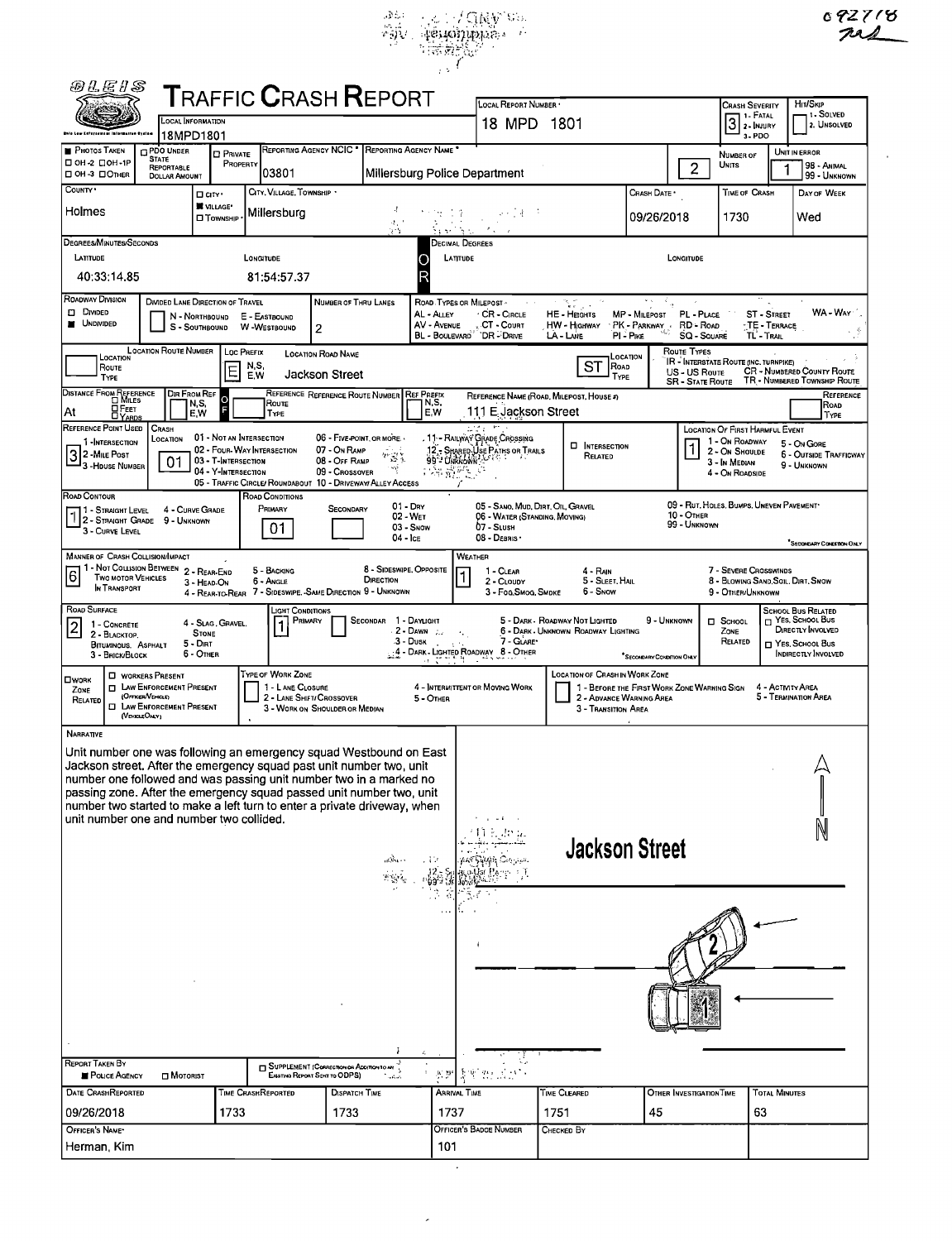| 0LE1S                                                                                                                                                                                                                                                                                                                                                                                                                                                                          |                                                                                                                                                                                                                                                                                                | <b>NIT</b>                                                                              |                                                                  |                                                     |                                                                                                                             |                                                                  |                             |                                      | LOCAL REPORT NUMBER                                                                                                    |                                                         |                                    |                                                                                                                         |   |
|--------------------------------------------------------------------------------------------------------------------------------------------------------------------------------------------------------------------------------------------------------------------------------------------------------------------------------------------------------------------------------------------------------------------------------------------------------------------------------|------------------------------------------------------------------------------------------------------------------------------------------------------------------------------------------------------------------------------------------------------------------------------------------------|-----------------------------------------------------------------------------------------|------------------------------------------------------------------|-----------------------------------------------------|-----------------------------------------------------------------------------------------------------------------------------|------------------------------------------------------------------|-----------------------------|--------------------------------------|------------------------------------------------------------------------------------------------------------------------|---------------------------------------------------------|------------------------------------|-------------------------------------------------------------------------------------------------------------------------|---|
|                                                                                                                                                                                                                                                                                                                                                                                                                                                                                |                                                                                                                                                                                                                                                                                                |                                                                                         |                                                                  |                                                     |                                                                                                                             |                                                                  |                             |                                      |                                                                                                                        | 18 MPD 1801                                             |                                    |                                                                                                                         |   |
| OWNER PHONE NUMBER<br>OWNER NAME: LAST, FIRST, MIDDLE ( C SAME AS DRIVER )<br>UNIT NUMBER                                                                                                                                                                                                                                                                                                                                                                                      |                                                                                                                                                                                                                                                                                                |                                                                                         |                                                                  |                                                     |                                                                                                                             |                                                                  |                             |                                      | DAMAGE SCALE                                                                                                           |                                                         | <b>DAMAGE AREA</b><br>FRONT        |                                                                                                                         |   |
| Miller, Paul, M<br>330-231-5688<br>OWNER ADDRESS: CITY, STATE, ZIP<br><b>CISAME AS DRIVER</b> )                                                                                                                                                                                                                                                                                                                                                                                |                                                                                                                                                                                                                                                                                                |                                                                                         |                                                                  |                                                     |                                                                                                                             |                                                                  |                             |                                      |                                                                                                                        | $\overline{2}$                                          |                                    | о                                                                                                                       |   |
|                                                                                                                                                                                                                                                                                                                                                                                                                                                                                | 1 - NONE<br>۵<br>3334 SR 557, Charm, OH, 44617                                                                                                                                                                                                                                                 |                                                                                         |                                                                  |                                                     |                                                                                                                             |                                                                  |                             |                                      |                                                                                                                        |                                                         |                                    |                                                                                                                         |   |
| LP STATE LICENSE PLATE NUMBER<br>VEHICLE IDENTIFICATION NUMBER                                                                                                                                                                                                                                                                                                                                                                                                                 |                                                                                                                                                                                                                                                                                                |                                                                                         |                                                                  |                                                     |                                                                                                                             |                                                                  |                             |                                      | # Occupants                                                                                                            | 2 - Minon                                               |                                    |                                                                                                                         |   |
| OН                                                                                                                                                                                                                                                                                                                                                                                                                                                                             | HAE9910<br>1FTPW14578FB23814                                                                                                                                                                                                                                                                   |                                                                                         |                                                                  |                                                     |                                                                                                                             |                                                                  |                             |                                      |                                                                                                                        | 3 - FUNCTIONAL                                          |                                    | D<br>о                                                                                                                  |   |
| <b>VEHICLE YEAR</b><br>2008                                                                                                                                                                                                                                                                                                                                                                                                                                                    | <b>VEHICLE MAKE</b><br>VEHICLE MODEL<br>Ford<br>F150 Series                                                                                                                                                                                                                                    |                                                                                         |                                                                  |                                                     |                                                                                                                             |                                                                  | <b>VEHICLE COLOR</b><br>GRY |                                      | 4 - DISABLING                                                                                                          |                                                         |                                    |                                                                                                                         |   |
| $\Box$ Proof of<br><b>INSURANCE</b><br><b>SHOWN</b>                                                                                                                                                                                                                                                                                                                                                                                                                            | INSURANCE COMPANY<br>Progressive                                                                                                                                                                                                                                                               |                                                                                         |                                                                  |                                                     | POLICY NUMBER                                                                                                               | Towen By                                                         |                             |                                      |                                                                                                                        | 9 - UNKNOWN                                             |                                    | O<br>O                                                                                                                  | о |
| CARRIER NAME, ADDRESS, CITY, STATE, ZIP                                                                                                                                                                                                                                                                                                                                                                                                                                        |                                                                                                                                                                                                                                                                                                |                                                                                         |                                                                  |                                                     |                                                                                                                             |                                                                  |                             |                                      |                                                                                                                        |                                                         |                                    | REAR<br><b>CARRIER PHONE</b>                                                                                            |   |
| <b>US DOT</b>                                                                                                                                                                                                                                                                                                                                                                                                                                                                  |                                                                                                                                                                                                                                                                                                | VEHICLE WEIGHT GWWR/GCWR                                                                | 1 - LESS THAN OR EQUAL TO 10K LBS                                | CARGO BODY TYPE                                     | 01 - No CARGO BODY TYPE/NOT APPLICABL 09 - POLE                                                                             |                                                                  |                             |                                      | <b>TRAFFICWAY DESCRIPTION</b>                                                                                          | 1 - Two Way, Not Divided                                |                                    |                                                                                                                         |   |
| HM PLACARD ID NO.                                                                                                                                                                                                                                                                                                                                                                                                                                                              |                                                                                                                                                                                                                                                                                                | 2 - 10,001 to 26,000x Las<br>3 - MORE THAN 26,000K LBS.                                 |                                                                  | 01                                                  | 02 - Bus/Van (9-15 Seats, Inc Driver)<br>03 - Bus (16+ Seats, Inc DRIVER)                                                   | 10 - Cargo Tank<br>11 - FLAT BED                                 |                             |                                      |                                                                                                                        |                                                         |                                    | 2 - Two-WAY, NOT DIVIDED, CONTINUOUS LEFT TURN LANE<br>3 - Two-Way, Divided, UNPROTECTED (PAINTED OR GRASS >4FT.) MEDIA |   |
|                                                                                                                                                                                                                                                                                                                                                                                                                                                                                |                                                                                                                                                                                                                                                                                                | HAZARDOUS MATERIAL                                                                      |                                                                  |                                                     | 04 - VEHICLE TOWING ANOTHER VEHICLE<br>05 - Logging<br>06 - INTERMODAL CONTAINER CHASIS                                     | 12 - Dump<br>13 - CONCRETE MIXER<br><b>14 - AUTO TRANSPORTER</b> |                             |                                      | 5 - ONE-WAY TRAFFICWAY                                                                                                 | 4 - Two-Way, Divided. Positive Median Barrier           |                                    |                                                                                                                         |   |
|                                                                                                                                                                                                                                                                                                                                                                                                                                                                                | <b>HM CLASS</b><br><b><i><u>NUMBER</u></i></b>                                                                                                                                                                                                                                                 | <b>CI RELATED</b>                                                                       |                                                                  |                                                     | 07 - CARGO VAN/ENCLOSED BOX<br>08 - GRAIN, CHIPS, GRAVEL                                                                    | 15 - GARBAGE / REFUSE<br>99 - OTHER/UNKNOWN                      |                             |                                      | CI HIT / SKIP UNIT                                                                                                     |                                                         |                                    |                                                                                                                         |   |
| NON-MOTORIST LOCATION PRIOR TO IMPACT                                                                                                                                                                                                                                                                                                                                                                                                                                          |                                                                                                                                                                                                                                                                                                | 01 - INTERSECTION - MARKED CROSSWAL                                                     | TYPE OF USE                                                      | UNIT TYPE                                           | PASSENGER VEHICLES (LESS THAN 9 PASSENGERS MEDIHEAVY TRUCKS OR COMBO UNITS > 10K LBS BUSVANLIMO(9 OR MORE INCLUDING DRIVER) |                                                                  |                             |                                      |                                                                                                                        |                                                         |                                    |                                                                                                                         |   |
|                                                                                                                                                                                                                                                                                                                                                                                                                                                                                | 03 - INTERSECTION OTHER                                                                                                                                                                                                                                                                        | 02 - INTERSECTION - NO CROSSWALK                                                        | 1<br>1 - PERSONAL                                                | 07                                                  | 01 - Sub-Compact<br>02 - COMPACT                                                                                            |                                                                  |                             |                                      | 14 - SINGLE UNIT TRUCK: 3+ AXLES                                                                                       |                                                         |                                    | 13 - SINGLE UNIT TRUCK OR VAN 2AXLE, 6 TIRES 21 - BUS/VAN (9-15 SEATS, INC DAWER)<br>22 - Bus (16+ Sears, Inc. Daiver)  |   |
|                                                                                                                                                                                                                                                                                                                                                                                                                                                                                | 06 - BICYCLE LANE                                                                                                                                                                                                                                                                              | 04 - MIDBLOCK - MARKED CROSSWALK<br>05 - TRAVEL LANE - OTHER LOCATION                   | 2 - COMMERCIAL                                                   | OR HIT/SKIP                                         | 99 - UNKNOWN 03 - MID SIZE<br>04 - Futt Size                                                                                |                                                                  |                             |                                      | 15 - SINGLE UNIT TRUCK / TRAILER                                                                                       |                                                         | NON-MOTORIST                       | 23 - ANIMAL WITH RIDER                                                                                                  |   |
|                                                                                                                                                                                                                                                                                                                                                                                                                                                                                | 07 - SHOULDER/ROADSIDE<br>08 - SIDEWALK                                                                                                                                                                                                                                                        |                                                                                         | 3 - GOVERNMENT                                                   |                                                     | 05 - MINIVAN<br>06 - SPORT UTILITY VEHICLE                                                                                  |                                                                  |                             | 18 - TRACTOR/DOUBLE                  | 16 - TRUCK/TRACTOR (BOBTAIL)<br>17 - TRACTOR/SEMI-TRAILER                                                              |                                                         |                                    | 24 - ANIMAL WITH BUGGY, WAGON, SURREY<br>25 - BICYCLE/PEDACYCLIST                                                       |   |
|                                                                                                                                                                                                                                                                                                                                                                                                                                                                                | 09 - MEDIAN/CROSSING SLAND<br>10 - Drive way Access                                                                                                                                                                                                                                            |                                                                                         | <b>DI</b> N EMERGENCY<br>RESPONSE                                |                                                     | 07 - Pickup<br>08 - VAN<br>09 - MOTORCYCLE                                                                                  |                                                                  |                             | <b>19 - TRACTOR/TRIPLES</b>          | 20 - OTHER MED/HEAVY VEHICLE                                                                                           |                                                         |                                    | 26 - PEDESTRIAN/SKATER<br>27 - OTHER NON-MOTORIST                                                                       |   |
|                                                                                                                                                                                                                                                                                                                                                                                                                                                                                | 12 - Non-Trafficway area                                                                                                                                                                                                                                                                       | 11 - SHARED-USE PATH OR TRAIL                                                           |                                                                  |                                                     | 10 - Motorized Bicycle<br>11 - SNOWMOBILE/ATV                                                                               |                                                                  |                             |                                      | HAS HM PLACARD                                                                                                         |                                                         |                                    |                                                                                                                         |   |
| 99 - OTHER/UNKNOWN<br>12 - OTHER PASSENGER VEHICLE<br><b>SPECIAL FUNCTION 01 - NONE</b><br>09 - AMBULANCE<br>17 - FARM VEHICLE<br>ACTION<br>MOST DAMAGED AREA                                                                                                                                                                                                                                                                                                                  |                                                                                                                                                                                                                                                                                                |                                                                                         |                                                                  |                                                     |                                                                                                                             |                                                                  |                             |                                      |                                                                                                                        |                                                         |                                    |                                                                                                                         |   |
| 01                                                                                                                                                                                                                                                                                                                                                                                                                                                                             | $02 - TAXI$                                                                                                                                                                                                                                                                                    | 03 - RENTAL TRUCK (OVER 10K LBS)<br>04 - Bus - School (Public DR PRIVATE) 12 - MILITARY | $10 -$ Fire<br>11 - HIGHWAY/MAINTENANCE                          |                                                     | 18 - FARM EQUIPMENT<br>04<br>19 - MOTORHOME<br>20 - Golf Cart                                                               | 01 - NONE<br>02 - CENTER FRONT                                   |                             |                                      | 08 - LEFT SIDE<br>09 - LEFT FRONT                                                                                      | 99 - UNKNOWN                                            |                                    | 1 - NDN-CONTACT<br>$\vert 4$<br>2 - Non-Collision                                                                       |   |
|                                                                                                                                                                                                                                                                                                                                                                                                                                                                                | 05 - Bus. Transit<br>06 - Bus - Charter                                                                                                                                                                                                                                                        |                                                                                         | 13 - POLICE<br>14 - Pusuc Unury                                  |                                                     | $21 -$ TRAIN $ -$<br>22 - OTHER (Einführen Nankartne)                                                                       | 03 - RIGHT FRONT<br>IMPACT ARE 04 - RIGHT SIDE                   |                             |                                      | 10 - TOP AND WINDOWS<br>11 - UNDERCARRIAGE                                                                             |                                                         |                                    | 3 - STRIKING<br>4 - Struck                                                                                              |   |
|                                                                                                                                                                                                                                                                                                                                                                                                                                                                                | 05 - Right Rear<br>12 - LOAD/TRAILER<br>5 - Striking/Struck<br>04<br>, 238年<br>07 - Bus - SHUTTLE<br>ritur.<br>06 - REAR CENTER<br>15 - OTHER GOVERNMENT<br>13 - TOTAL (ALL AREAS)<br>9 - Unknown<br>57.<br>08 - Bus - OTHER<br>07 - LEFT REAR<br>16 - CONSTRUCTION EQIP.<br><b>14 - OTHER</b> |                                                                                         |                                                                  |                                                     |                                                                                                                             |                                                                  |                             |                                      |                                                                                                                        |                                                         |                                    |                                                                                                                         |   |
| PRE- CRASH ACTIONS                                                                                                                                                                                                                                                                                                                                                                                                                                                             | MOTORIST                                                                                                                                                                                                                                                                                       |                                                                                         |                                                                  |                                                     | Ŧ.                                                                                                                          | NON-MOTORIST                                                     |                             |                                      |                                                                                                                        |                                                         |                                    |                                                                                                                         |   |
| 01                                                                                                                                                                                                                                                                                                                                                                                                                                                                             |                                                                                                                                                                                                                                                                                                | 01 - STRAIGHT AHEAD<br>02 - BACKING                                                     | 07 - MAKINO U-TURN<br>08 - ENTERING TRAFFIC LANE                 |                                                     | 13 - Negotiating a Curve<br>14 - OTHER MOTORIST ACTIO                                                                       |                                                                  |                             |                                      | 15 - ENTERING OR CROSSING SPECIFIED LOCATIO<br>16 - WALKINO, RUNNING, JOGGING, PLAYING, CYCLING                        |                                                         |                                    | 21 - OTHER NDN-MOTORIST ACTION                                                                                          |   |
| 99 - UNKNOWN                                                                                                                                                                                                                                                                                                                                                                                                                                                                   |                                                                                                                                                                                                                                                                                                | 03 - CHANGING LANES<br>04 - OVERTAKING/PASSING                                          | 09 - LEAVING TRAFFIC LANE<br>10 - PARKED                         |                                                     |                                                                                                                             |                                                                  |                             | 17 - WORKING<br>18 - PUSHING VEHICLE |                                                                                                                        |                                                         |                                    |                                                                                                                         |   |
|                                                                                                                                                                                                                                                                                                                                                                                                                                                                                |                                                                                                                                                                                                                                                                                                | 05 - MAKING RIGHT TURN<br>06 - MAKING LEFT TURN                                         | 11 - SLOWING OR STOPPED IN TRAFFIC<br>12 - DRIVERLESS            |                                                     |                                                                                                                             |                                                                  |                             | 20 - STANDING                        | 19 - APPROACHING OR LEAVING VEHICLE                                                                                    |                                                         |                                    |                                                                                                                         |   |
| CONTRIBUTING CIRCUMSTANCE<br>PRIMARY                                                                                                                                                                                                                                                                                                                                                                                                                                           | MOTORIST                                                                                                                                                                                                                                                                                       |                                                                                         |                                                                  |                                                     |                                                                                                                             | Non-Motorist                                                     |                             |                                      |                                                                                                                        | VEHICLE DEFECTS                                         | 101 - Turn Signals                 |                                                                                                                         |   |
| 10                                                                                                                                                                                                                                                                                                                                                                                                                                                                             | 01 - None                                                                                                                                                                                                                                                                                      | 02 - FAILURE TO YIELD                                                                   |                                                                  | 11 - IMPROPER BACKING                               | 12 - IMPROPER START FROM PARKED POSITION                                                                                    | 22 - None<br>23 - IMPROPER CROSSING                              |                             |                                      |                                                                                                                        |                                                         | 02 - HEAD LAMPS<br>03 - TAIL LAMPS |                                                                                                                         |   |
| SECONDARY                                                                                                                                                                                                                                                                                                                                                                                                                                                                      |                                                                                                                                                                                                                                                                                                | 03 - RAN RED LIGHT<br>04 - RAN STOP SIGN<br>05 - Exceeded Speed Limit                   |                                                                  |                                                     | 13 - STOPPED OR PARKED LLEGALLY<br>14 - OPERATING VEHICLE IN NEGLIGENT MANNER                                               | 24 - Darting<br>25 - Lying and/or Illegally in Roadway           |                             |                                      |                                                                                                                        |                                                         | 04 - BRAKES<br>05 - STEERING       |                                                                                                                         |   |
|                                                                                                                                                                                                                                                                                                                                                                                                                                                                                |                                                                                                                                                                                                                                                                                                | 06 - Unsafe Speed<br>07 - IMPROPER TURN                                                 |                                                                  | 16 - WRONG SIDE/WRONG WAY<br>17 - FALURE TO CONTROL | 15 - SWERING TO AVOID (DUE TO EXTERNAL CONDITIONS)<br>'adder tr<br>35호                                                      | 27 - NOT VISIBLE (DARK CLOTHING)<br>28 - INATTENTIVE             |                             |                                      | 26 - FALURE TO YIELD RIGHT OF WAY<br>06 - TIRE BLOWOUT<br>07 - WORN OR SLICK TIRES<br>08 - TRAILER EQUIPMENT DEFECTIVE |                                                         |                                    |                                                                                                                         |   |
|                                                                                                                                                                                                                                                                                                                                                                                                                                                                                |                                                                                                                                                                                                                                                                                                | 08 - LEFT OF CENTER<br>09 - Followed Too Closely/ACDA                                   |                                                                  | 18 - VISION OBSTRUCTION ~                           | $\mathcal{C}_{\mathbf{r}}$ , $\mathcal{A}$<br>$\mathcal{R}$<br>19 - OPERATING DEFECTIVE EQUIPMENT                           | 29 - FAILURE TO OBEY TRAFFIC SIGNS<br>/Signals/Officer           |                             |                                      |                                                                                                                        | 09 - MOTOR TROUBLE<br>10 - DISABLED FROM PRIOR ACCIDENT |                                    |                                                                                                                         |   |
|                                                                                                                                                                                                                                                                                                                                                                                                                                                                                | 99 - Unknown<br>10 - IMPROPER LANE CHANGE<br>20 - LOAD SHIFTING/FALLING/SPILLING<br>30 - Wrong Side of the Road<br>11 - OTHER DEFECTS<br>/PASSING OFF ROAD<br>21 - OTHER IMPROPER ACTION<br>31 - OTHER NON-MOTORIST ACTION                                                                     |                                                                                         |                                                                  |                                                     |                                                                                                                             |                                                                  |                             |                                      |                                                                                                                        |                                                         |                                    |                                                                                                                         |   |
| <b>SEQUENCE OF EVENTS</b><br>20                                                                                                                                                                                                                                                                                                                                                                                                                                                |                                                                                                                                                                                                                                                                                                |                                                                                         |                                                                  |                                                     | <b>NON-COLLISION EVENTS</b><br>01 - Overturn/Rollover                                                                       | 06 - EQUIPMENT FAILURE                                           |                             |                                      |                                                                                                                        | 10 - Cross Median                                       |                                    |                                                                                                                         |   |
| FIRST                                                                                                                                                                                                                                                                                                                                                                                                                                                                          |                                                                                                                                                                                                                                                                                                | Most                                                                                    |                                                                  |                                                     | 02 - FIRE/EXPLOSION<br>03 - IMMERSION                                                                                       | 07 - SEPARATION OF UNITS                                         |                             | (BLOWN TIRE, BRAKE FARURE, ETC)      |                                                                                                                        | 11 - Cross CENTER LINE<br>OPPOSITE DIRECTION OF TRAVEL  |                                    |                                                                                                                         |   |
| 99 - Umnown<br>08 - RAN OFF ROAD RIGHT<br>04 - JACKKNIFE<br>Harmful<br><b>HARMFUL</b><br>12 - DOWNHILL RUNAWAY<br>05 - CARGO/EOUIPMENT LOSS OR SHIFT 09 - RAN OFF ROAD LEFT<br>13 - OTHER NON-COLLISION<br>EVENT<br>EVENT                                                                                                                                                                                                                                                      |                                                                                                                                                                                                                                                                                                |                                                                                         |                                                                  |                                                     |                                                                                                                             |                                                                  |                             |                                      |                                                                                                                        |                                                         |                                    |                                                                                                                         |   |
|                                                                                                                                                                                                                                                                                                                                                                                                                                                                                |                                                                                                                                                                                                                                                                                                | COLLISION WITH PERSON, VEHICLE OR OBJECT NOT FIXED                                      |                                                                  |                                                     | COLLISION WITH FIXED, OBJECT<br>25 - IMPACT ATTENUATOR/CRASH CUSHIONB3 - MEDIAN CABLE BARRIER                               |                                                                  |                             |                                      |                                                                                                                        | 41 - OTHER POST, POLE                                   | $48 - T$ REE                       |                                                                                                                         |   |
| 14 - PEDESTRIAN<br>21 - PARKED MOTOR VEHICLE<br>26 - BRIDGE OVERHEAD STRUCTURE<br>34 - MEDIAN GUARDRAIL BARRIER<br>OR SUPPORT<br>49 - FIRE HYDRANT<br>22 - WORK ZONE MAINTENANCE EQUIPMENT<br>27 - BRIDGE PIER OR ABUTMENT<br>35 - MEDIAN CONCRETE BARRIER<br>50 - WORK ZONE MAINTENANCE<br>15 - PEDALCYCLE<br>42 - Culvert<br>16 - RAILWAY VEHICLE (TRAIR, ENGINE)<br>28 - BRIDGE PARAPET<br>36 - MEDIAN OTHER BARRIER<br>43 - Cuna<br>23 - STRUCK BY FALLING, SHIFTING CARGO |                                                                                                                                                                                                                                                                                                |                                                                                         |                                                                  |                                                     |                                                                                                                             |                                                                  |                             | EQUIPMENT                            |                                                                                                                        |                                                         |                                    |                                                                                                                         |   |
| 17 - ANIMAL - FARM<br>18 - Animal - Deer                                                                                                                                                                                                                                                                                                                                                                                                                                       |                                                                                                                                                                                                                                                                                                |                                                                                         | OR ANYTHING SET IN MOTION BY A<br><b>MOTOR VEHICLE</b>           |                                                     | pt macross<br>29 - BRIDGE RAIL<br>30 - GUARDRAIL FACE.                                                                      | 37 - TRAFFIC SIGN POST<br>L. D4 - 38 - Overhead Sign Post        |                             |                                      | 44 - Олсн                                                                                                              | 45 - EMBANKMENT                                         |                                    | 51 - WALL, BUILDING, TUNNEL<br>52 - Onier Fixed Oslect                                                                  |   |
| 19 - ANIMAL -OTHER<br>31 - GUARDRAILEND<br>"39 - LIGHT/LUMINARIES SUPPORT<br>46 - FENCE<br>24 - OTHER MOVABLE OBJECT<br>32 PORTABLE BARRIER "7"   1959 13 - 20 - UTAITY POLE<br>20 - MOTOR VEHICLE IN TRANSPORT<br>47 - MAILBOX                                                                                                                                                                                                                                                |                                                                                                                                                                                                                                                                                                |                                                                                         |                                                                  |                                                     |                                                                                                                             |                                                                  |                             |                                      |                                                                                                                        |                                                         |                                    |                                                                                                                         |   |
| UNIT SPEED                                                                                                                                                                                                                                                                                                                                                                                                                                                                     |                                                                                                                                                                                                                                                                                                | Posted Speed                                                                            | <b>TRAFFIC CONTROL</b><br>01 - No CONTROLS                       |                                                     | 04 F<br>透離<br>A.<br>07 - RAILROAD CROSSBUCKG  13 - CROSSWALK LINES                                                          |                                                                  |                             |                                      | UNIT DIRECTION                                                                                                         | 1 - Noath                                               |                                    | 5 - NORTHEAST<br>9 - Unknown                                                                                            |   |
| 30                                                                                                                                                                                                                                                                                                                                                                                                                                                                             | 25                                                                                                                                                                                                                                                                                             | 12                                                                                      | 02 - S rop Sign<br>03 - YIELD SIGN                               |                                                     | 08 - RAILROAD FLASHERS<br>09 - RAILROAD GATES<br>15 - O THER                                                                | 14 - WALK/DON'T WALK                                             |                             | <b>FROM</b>                          | То                                                                                                                     | $2 -$ South<br>3 - East<br>4 - West                     |                                    | 6 - NORTHWEST<br>7 - SOUTHEAST<br>8 - SOUTHWEST                                                                         |   |
| <b>C</b> STATED<br><b>ESTIMATED</b>                                                                                                                                                                                                                                                                                                                                                                                                                                            |                                                                                                                                                                                                                                                                                                |                                                                                         | 04 - TRAFFIC SIGNAL<br>05 - TRAFFIC FLASHERS<br>05 - School Zone |                                                     | 10 - Costruction Barricade<br>11 - PERSON (FLAGGER, OFFICER<br>12 - PAVEMENT MARKINGS                                       | 16 - Not Reported                                                |                             |                                      |                                                                                                                        |                                                         |                                    |                                                                                                                         |   |
|                                                                                                                                                                                                                                                                                                                                                                                                                                                                                |                                                                                                                                                                                                                                                                                                |                                                                                         |                                                                  |                                                     |                                                                                                                             |                                                                  |                             |                                      |                                                                                                                        |                                                         |                                    |                                                                                                                         |   |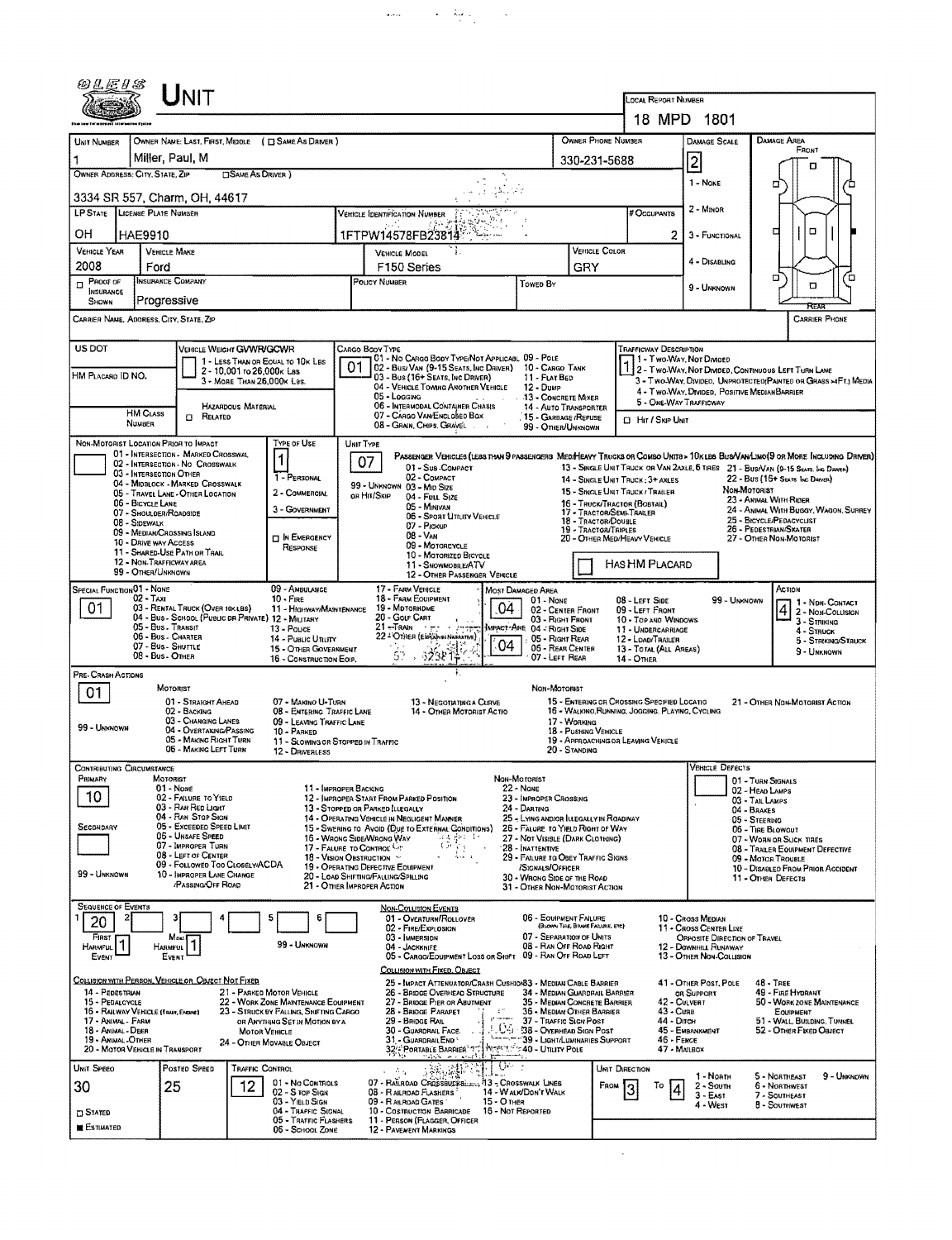

|                                                                                                                                                                                 |                                                                                                                                                                                                                                    | ${\sf UnIT}$                                                                                                                                                                                                                                         |                                                                                                                                                                                             |                                                                                                                                                                                                                                                                                                                                                                                                                                                       |                                                                                                                                                                                                                                                                                                                                                      |                                                                                                                                                                                                                                                                                          | <b>LOCAL REPORT NUMBER</b>                                                                                                                                                                                                                |                                                                                                                                  |                                                                                                                                                                                                                                                                                                                                                                                                                            |
|---------------------------------------------------------------------------------------------------------------------------------------------------------------------------------|------------------------------------------------------------------------------------------------------------------------------------------------------------------------------------------------------------------------------------|------------------------------------------------------------------------------------------------------------------------------------------------------------------------------------------------------------------------------------------------------|---------------------------------------------------------------------------------------------------------------------------------------------------------------------------------------------|-------------------------------------------------------------------------------------------------------------------------------------------------------------------------------------------------------------------------------------------------------------------------------------------------------------------------------------------------------------------------------------------------------------------------------------------------------|------------------------------------------------------------------------------------------------------------------------------------------------------------------------------------------------------------------------------------------------------------------------------------------------------------------------------------------------------|------------------------------------------------------------------------------------------------------------------------------------------------------------------------------------------------------------------------------------------------------------------------------------------|-------------------------------------------------------------------------------------------------------------------------------------------------------------------------------------------------------------------------------------------|----------------------------------------------------------------------------------------------------------------------------------|----------------------------------------------------------------------------------------------------------------------------------------------------------------------------------------------------------------------------------------------------------------------------------------------------------------------------------------------------------------------------------------------------------------------------|
|                                                                                                                                                                                 |                                                                                                                                                                                                                                    |                                                                                                                                                                                                                                                      |                                                                                                                                                                                             |                                                                                                                                                                                                                                                                                                                                                                                                                                                       |                                                                                                                                                                                                                                                                                                                                                      |                                                                                                                                                                                                                                                                                          |                                                                                                                                                                                                                                           | 18 MPD 1801                                                                                                                      |                                                                                                                                                                                                                                                                                                                                                                                                                            |
| UNIT NUMBER<br>$\overline{c}$<br>OWNER ADDRESS: CITY, STATE, ZIP                                                                                                                |                                                                                                                                                                                                                                    | OWNER NAME: LAST, FIRST, MIDDLE ( C SAME AS DRIVER )<br>Reynolds, William, C<br><b>CISAME AS DRIVER</b> )                                                                                                                                            |                                                                                                                                                                                             |                                                                                                                                                                                                                                                                                                                                                                                                                                                       |                                                                                                                                                                                                                                                                                                                                                      |                                                                                                                                                                                                                                                                                          | OWNER PHONE NUMBER<br>330-617-3243                                                                                                                                                                                                        | <b>DAMAGE SCALE</b><br>$\overline{2}$                                                                                            | <b>DAMAGE AREA</b><br>FRONT<br>o                                                                                                                                                                                                                                                                                                                                                                                           |
|                                                                                                                                                                                 |                                                                                                                                                                                                                                    |                                                                                                                                                                                                                                                      |                                                                                                                                                                                             |                                                                                                                                                                                                                                                                                                                                                                                                                                                       |                                                                                                                                                                                                                                                                                                                                                      |                                                                                                                                                                                                                                                                                          |                                                                                                                                                                                                                                           | 1 - NONE                                                                                                                         |                                                                                                                                                                                                                                                                                                                                                                                                                            |
| LP STATE LICENSE PLATE NUMBER                                                                                                                                                   |                                                                                                                                                                                                                                    | 863 Massillon Rd Lot 39, Millersburg, OH, 44654                                                                                                                                                                                                      |                                                                                                                                                                                             | <b>VEHICLE IDENTIFICATION NUMBER</b>                                                                                                                                                                                                                                                                                                                                                                                                                  |                                                                                                                                                                                                                                                                                                                                                      |                                                                                                                                                                                                                                                                                          | # Occupants                                                                                                                                                                                                                               | 2 - Minor                                                                                                                        |                                                                                                                                                                                                                                                                                                                                                                                                                            |
| он                                                                                                                                                                              | GAZ2676                                                                                                                                                                                                                            |                                                                                                                                                                                                                                                      |                                                                                                                                                                                             | 1FA6POH78F5105927                                                                                                                                                                                                                                                                                                                                                                                                                                     |                                                                                                                                                                                                                                                                                                                                                      |                                                                                                                                                                                                                                                                                          |                                                                                                                                                                                                                                           | 3 - FUNCTIONAL                                                                                                                   | O<br>□                                                                                                                                                                                                                                                                                                                                                                                                                     |
| <b>VEHICLE YEAR</b>                                                                                                                                                             | <b>VEHICLE MAKE</b>                                                                                                                                                                                                                |                                                                                                                                                                                                                                                      |                                                                                                                                                                                             | VEHICLE MODEL                                                                                                                                                                                                                                                                                                                                                                                                                                         | hay et ligi                                                                                                                                                                                                                                                                                                                                          |                                                                                                                                                                                                                                                                                          | VEHICLE COLOR                                                                                                                                                                                                                             |                                                                                                                                  |                                                                                                                                                                                                                                                                                                                                                                                                                            |
| 2015                                                                                                                                                                            | Ford                                                                                                                                                                                                                               |                                                                                                                                                                                                                                                      |                                                                                                                                                                                             | Fusion                                                                                                                                                                                                                                                                                                                                                                                                                                                | 뗴                                                                                                                                                                                                                                                                                                                                                    | <b>BLK</b>                                                                                                                                                                                                                                                                               |                                                                                                                                                                                                                                           | 4 - DISABLING                                                                                                                    | ο                                                                                                                                                                                                                                                                                                                                                                                                                          |
| PROOF OF<br><b>INSURANCE</b>                                                                                                                                                    | <b>INSURANCE COMPANY</b>                                                                                                                                                                                                           |                                                                                                                                                                                                                                                      |                                                                                                                                                                                             | POLICY NUMBER<br><b>鸡弥告</b><br>医新胶 地名德国卡尔科                                                                                                                                                                                                                                                                                                                                                                                                            |                                                                                                                                                                                                                                                                                                                                                      | Towed By                                                                                                                                                                                                                                                                                 |                                                                                                                                                                                                                                           | 9 - Unknown                                                                                                                      | D                                                                                                                                                                                                                                                                                                                                                                                                                          |
| SHOWN<br>CARRIER NAME, ADDRESS, CITY, STATE, ZIP                                                                                                                                | State Farm                                                                                                                                                                                                                         |                                                                                                                                                                                                                                                      |                                                                                                                                                                                             | 9676376                                                                                                                                                                                                                                                                                                                                                                                                                                               |                                                                                                                                                                                                                                                                                                                                                      |                                                                                                                                                                                                                                                                                          |                                                                                                                                                                                                                                           |                                                                                                                                  | <b>CARRIER PHONE</b>                                                                                                                                                                                                                                                                                                                                                                                                       |
|                                                                                                                                                                                 |                                                                                                                                                                                                                                    |                                                                                                                                                                                                                                                      |                                                                                                                                                                                             |                                                                                                                                                                                                                                                                                                                                                                                                                                                       |                                                                                                                                                                                                                                                                                                                                                      |                                                                                                                                                                                                                                                                                          |                                                                                                                                                                                                                                           |                                                                                                                                  |                                                                                                                                                                                                                                                                                                                                                                                                                            |
| US DOT<br>HM PLACARD ID NO.                                                                                                                                                     |                                                                                                                                                                                                                                    | VEHICLE WEIGHT GWWR/GCWR<br>2 - 10,001 to 26,000x Las<br>3 - MORE THAN 26,000K LBS.                                                                                                                                                                  | 1 - LESS THAN OR EQUAL TO 10K LBS                                                                                                                                                           | CARGO BODY TYPE<br>01 - No CARGO BODY TYPE/NOT APPLICABL 09 - POLE<br>01<br>02 - Busi Van (9-15 Seats, Inc Driver) 10 - Cargo Tank<br>03 - Bus (16+ SEATS, INC DRIVER)                                                                                                                                                                                                                                                                                |                                                                                                                                                                                                                                                                                                                                                      | 11 - FLAT BED                                                                                                                                                                                                                                                                            | <b>TRAFFICWAY DESCRIPTION</b>                                                                                                                                                                                                             | 1 - T WO-WAY, NOT DIVIDED                                                                                                        | 2 - Two Way, NOT DIVIDED, CONTINUOUS LEFT TURN LANE<br>3 - Two-Way, Divided, Ungrotected Painted or Grass >4Ft.) Media                                                                                                                                                                                                                                                                                                     |
|                                                                                                                                                                                 | <b>HM CLASS</b>                                                                                                                                                                                                                    | HAZARDOUS MATERIAL<br><b>CO</b> RELATED                                                                                                                                                                                                              |                                                                                                                                                                                             | 04 - VEHICLE TOWING ANOTHER VEHICLE<br>05 - Logging<br>06 - INTERMODAL CONTAINER CHASIS<br>07 - CARGO VAN/ENCLOSED BOX                                                                                                                                                                                                                                                                                                                                |                                                                                                                                                                                                                                                                                                                                                      | 12 - Dump<br>13 - CONCRETE MIXER<br>14 - AUTO TRANSPORTER<br>15 - GARBAOE / REFUSE                                                                                                                                                                                                       | <b>D</b> Hit / Skip Unit                                                                                                                                                                                                                  | 4 - TWO-WAY, DIVIDED, POSITIVE MEDIANBARRIER<br>5 - ONE-WAY TRAFFICWAY                                                           |                                                                                                                                                                                                                                                                                                                                                                                                                            |
| NON-MOTORIST LOCATION PRIOR TO IMPACT                                                                                                                                           | NUMBER                                                                                                                                                                                                                             |                                                                                                                                                                                                                                                      | TYPE OF USE                                                                                                                                                                                 | 08 - GRAIN, CHIPS, GRAVEL<br>UNIT TYPE                                                                                                                                                                                                                                                                                                                                                                                                                |                                                                                                                                                                                                                                                                                                                                                      | 99 - OTHER/UNKNOWN                                                                                                                                                                                                                                                                       |                                                                                                                                                                                                                                           |                                                                                                                                  |                                                                                                                                                                                                                                                                                                                                                                                                                            |
|                                                                                                                                                                                 | 03 - INTERSECTION OTHER<br>06 - BICYCLE LANE<br>07 - Shoulder/Roadside<br>08 - Sidewalk<br>09 - MEDIAN/CROSSING ISLAND<br>10 - DRIVE WAY ACCESS<br>11 - SHARED-USE PATH OR TRAIL<br>12 - NON-TRAFFICWAY AREA<br>99 - OTHER/UNKNOWN | 01 - INTERSECTION - MARKED CROSSWAL<br>02 - INTERSECTION - NO CROSSWALK<br>04 - MIDBLOCK - MARKED CROSSWALK<br>05 - TRAVEL LANE - OTHER LOCATION                                                                                                     | 1<br>1 - PERSONAL<br>2 - COMMERCIAL<br>3 - GOVERNMENT<br><b>DIN EMERGENCY</b><br>RESPONSE                                                                                                   | 03<br>$\cdot$ 01 - Sus-Compact<br>02 - COMPACT<br>99 - UNKNOWN 03 - MID SIZE<br>ов Hit/Skip<br>04 - FULL SIZE<br>05 - MINIVAN<br>06 - Sport Utruty Vehicle<br>07 - Pickup<br>08 - VAN<br>09 - MOTORCYCLE<br>10 - MOTORIZED BICYCLE<br>11 - SNOWMOBILE/ATV<br>12 - OTHER PASSENGER VEHICLE                                                                                                                                                             |                                                                                                                                                                                                                                                                                                                                                      |                                                                                                                                                                                                                                                                                          | 14 - SINGLE UNIT TRUCK: 3+ AXLES<br>15 - SINGLE UNIT TRUCK / TRAILER<br>16 - TRUCK/TRACTOR (BOBTAIL)<br>17 - TRACTOR/SEMI-TRAILER<br>18 - TRACTOR/DOUBLE<br><b>19 - TRACTOR/TRIPLES</b><br>20 - OTHER MEDIHEAVY VEHICLE<br>HAS HM PLACARD |                                                                                                                                  | PASSENGER VEHICLES (LESS THAN 9 PASSENGERS MEDIMEANY TRUCKS OR COMBO UNITS > 10K LBS BUS/VANLINO (9 OR MORE INCLUDING DRIVER)<br>13 - SINGLE UNIT TRUCK OR VAN ZAXLE, 6 TIRES 21 - BUSIVAN (9-15 SEATS, INC DRIVER)<br>22 - BUS (16+ SEATS, INC DRAWER)<br>Non-Mororest<br>23 - ANIMAL WITH RIDER<br>24 - ANIMAL WITH BUGGY, WAGON, SURREY<br>25 - BICYCLE/PEDACYCUST<br>26 - PEDESTRIAN/SKATER<br>27 - OTHER NON-MOTORIST |
| 01<br>PRE-CRASH ACTIONS<br>06                                                                                                                                                   | 05 - Bus - Transit<br>06 - Bus - Charter<br>07 - Bus - SHUTTLE<br>08 - Bus - OTHER<br>MOTORIST                                                                                                                                     | 03 - RENTAL TRUCK (OVER 10KLBS)<br>04 - Bus - School (Public or Private) 12 - Military<br>01 - STRAIGHT AHEAD                                                                                                                                        | 11 - HIGHWAY/MAINTENANCE<br>13 - Pouce<br>14 - Pueuc Unury<br>15 - OTHER GOVERNMENT<br>16 - CONSTRUCTION EQP.<br>07 - MAKING U-TURN                                                         | 19 - Motorhome<br>20 - Colf Cart<br>21 - Train<br>22 - OTHER (EXPLANDI NARPATIVE)<br>کو ایلی بر<br>تاریخچه بر<br><b>ASIC</b><br>$ -$ 13 - Negotiativo A Curve                                                                                                                                                                                                                                                                                         | 09<br>09<br>u principale de<br>$\frac{1}{2}$ . $\frac{1}{2}$ $\frac{1}{2}$ $\frac{1}{2}$ $\frac{1}{2}$ $\frac{1}{2}$ $\frac{1}{2}$ $\frac{1}{2}$ $\frac{1}{2}$ $\frac{1}{2}$ $\frac{1}{2}$ $\frac{1}{2}$ $\frac{1}{2}$ $\frac{1}{2}$ $\frac{1}{2}$ $\frac{1}{2}$ $\frac{1}{2}$ $\frac{1}{2}$ $\frac{1}{2}$ $\frac{1}{2}$ $\frac{1}{2}$ $\frac{1}{2}$ | 02 - CENTER FRONT<br>03 - RIGHT FRONT<br>MPACT ARE 04 - RIGHT SIDE<br>05 - RIGHT REAR<br>06 - REAR CENTER<br>07 - LEFT REAR                                                                                                                                                              | 09 - LEFT FRONT<br>10 - TOP AND WINDOWS<br>11 - UNDERCARRIAGE<br>12 - LOAD/TRAILER<br>13 - TOTAL (ALL AREAS)<br>14 - Omer<br>15 - ENTERING OR CROSSING SPECIFIED LOCATIO                                                                  |                                                                                                                                  | $\overline{3}$<br>2 - NON-COLLISION<br>3 - STRIKING<br>4 - STRUCK<br>5 - STRIKING/STRUCK<br>9 - UNKNOWN<br>21 - OTHER NON-MOTORIST ACTION                                                                                                                                                                                                                                                                                  |
| 99 - UNKNOWN                                                                                                                                                                    |                                                                                                                                                                                                                                    | 02 - BACKING<br>03 - CHANGING LANES<br>04 - OVERTAKING/PASSING<br>05 - MAKING RIGHT TURN<br>06 - MAKING LEFT TURN                                                                                                                                    | 08 - ENTERING TRAFFIC LANE<br>09 - LEAVING TRAFFIC LANE<br>10 - PARKED<br>12 - DRIVERLESS                                                                                                   | 14 - OTHER MOTORIST ACTIO<br>11 - SLOWING OR STOPPED IN TRAFFIC                                                                                                                                                                                                                                                                                                                                                                                       |                                                                                                                                                                                                                                                                                                                                                      | 17 - WORKING<br>18 - Pushing Vehicle<br>20 - STANDING                                                                                                                                                                                                                                    | 16 - WALKING RUNNING, JOGGING, PLAYING, CYCLING<br>19 - APPROACHING OR LEAVING VEHICLE                                                                                                                                                    |                                                                                                                                  |                                                                                                                                                                                                                                                                                                                                                                                                                            |
| <b>CONTRIBUTING CIRCUMSTANCE</b><br>PRIMARY<br>-01<br>SECONDARY<br>99 - UNKNOWN                                                                                                 | MOTORIST<br>01 - None                                                                                                                                                                                                              | 02 - FAILURE TO YIELD<br>03 - RAN RED LIGHT<br>04 - RAN STOP SIGN<br>05 - Exceeped Speed LIMIT<br>06 - UNSAFE SPEED<br>07 - IMPROPER TURN<br>08 - LEFT OF CENTER<br>09 - Followep Too Closelv/ACDA<br>10 - IMPROPER LANE CHANGE<br>(PASSING/OFF ROAD |                                                                                                                                                                                             | 11 - IMPROPER BACKING<br>12 - IMPROPER START FROM PARKED POSITION<br>13 - STOPPED OR PARKED ILLEGALLY<br>14 - OPERATING VEHICLE IN NEGLIGENT MANNER<br>15 - Swering to Avoid (Due to External Conditions)<br>16 - WRONG SIDE/WRONG WAY<br>17 - FALURE TO CONTROL<br><b>18 - VISION OBSTRUCTION</b><br>19 - OPERATING DEFECTIVE EQUIPMENT<br>20 - LOAD SHIFTING/FALLING/SPILLING. VI ::: 3. Year of the<br>21 - Отнев Імряарев Астюн<br>ા પાસેઓ પ્રાપ્ | NON-MOTORIST<br>$22 - None$<br>24 - DARTING                                                                                                                                                                                                                                                                                                          | 23 - IMPROPER CROSSING<br>25 - LYING AND/OR LLEGALLY IN ROADWAY<br>26 - FALURE TO YIELD RIGHT OF WAY<br>27 - NOT VISIBLE (DARK CLOTHING)<br>28 - INATTENTIVE<br>29 - FAILURE TO OBEY TRAFFIC SIGNS<br>/SIGNALS/OFFICER<br>-30 - WRONG SIDE OF THE ROAD<br>31 - OTHER NON-MOTORIST ACTION |                                                                                                                                                                                                                                           | <b>VEHICLE DEFECTS</b>                                                                                                           | 01 - TURN SIGNALS<br>02 - HEAD LAMPS<br><b>D3 - TAIL LAMPS</b><br>04 - BRAKES<br>05 - STEERING<br>06 - TIRE BLOWOUT<br>07 - WORN OR SLICK TIRES<br>08 - TRAILER EQUIPMENT DEFECTIVE<br>09 - MOTOR TROUBLE<br>10 - DISABLED FROM PRIOR ACCIDENT<br><b>11 - OTHER DEFECTS</b>                                                                                                                                                |
| <b>SEQUENCE OF EVENTS</b><br>20<br>FIRST<br><b>HARMFUL</b><br>EVENT                                                                                                             | Mast<br>HARMFUL <sup>1</sup><br>EVENT                                                                                                                                                                                              |                                                                                                                                                                                                                                                      | 5<br>99 - UNKNOWN                                                                                                                                                                           | NON-COLLISION EVENTS<br>01 - OVERTURN/ROLLOVER<br>02 - FIRE/EXPLOSION<br>03 - IMMERSION<br>04 - JACKKNIFE<br>05 - CARGO/EQUIPMENT LOSS OR SHIFT 09 - RAN OFF ROAD LEFT<br>COLLISION WITH EIXED, OBJECT                                                                                                                                                                                                                                                |                                                                                                                                                                                                                                                                                                                                                      | 06 - EQUIPMENT FAILURE<br>(BLOWN TIME, BRAKE FAILURE, ETC)<br>07 - SEPARATION OF UNITS<br>08 - RAN OFF ROAD RIGHT                                                                                                                                                                        |                                                                                                                                                                                                                                           | 10 - Cross Median<br>11 - Cross CENTER LINE<br>OPPOSITE DIRECTION OF TRAVEL<br>12 - DOWNFILL RUNAWAY<br>13 - OTHER NON-COLLISION |                                                                                                                                                                                                                                                                                                                                                                                                                            |
| 14 - PEDESTRIAN<br>15 - PEDALCYCLE<br>16 - RAILWAY VEHICLE (TRAIN, ENGINE)<br>17 - ANIMAL - FARM<br>18 - ANIMAL - DEER<br>19 - Animal -Other<br>20 - MOTOR VEHICLE IN TRANSPORT |                                                                                                                                                                                                                                    | COLLISION WITH PERSON, VEHICLE OR OBJECT NOT FIXED                                                                                                                                                                                                   | 21 - PARKED MOTOR VEHICLE<br>22 - WORK ZONE MAINTENANCE EQUIPMENT<br>23 - STRUCK BY FALLING, SHIFTING CARGO<br>OR ANYTHING SET IN MOTION BY A<br>MOTOR VEHICLE<br>24 - OTHER MOVABLE OBJECT | 25 - IMPACT ATTENUATOR/CRASH CUSHIONS3 - MEDIAN CABLE BARRIER<br>26 - BRIDGE OVERHEAD STRUCTURE<br>27 - BRIDGE PIER OR ABUTMENT<br>28 - BRIDGE PARAPET<br>29 - Bridge Rail<br>30 - GUARDRAIL FACE<br>31 - GUARDRAILEND<br>32 - PORTABLE BARRIER                                                                                                                                                                                                       |                                                                                                                                                                                                                                                                                                                                                      | 34 - Median Guardrail Barrier<br>35 - MEDIAN CONCRETE BARRIER<br>36 - MEDIAN OTHER BARRIER<br>37 - TRAFFIC SIGN POST<br>38 - Overhead Sign Post<br>39 - LIGHT/LUMINARIES SUPPORT<br>40 - UTILITY POLE                                                                                    |                                                                                                                                                                                                                                           | 41 - OTHER POST, POLE<br>OR SUPPORT<br>42 - CULVERT<br>43 - Cura<br>44 - Опси<br>45 - EMBANKMENT<br>46 - FSNCE<br>47 - MAILBOX   | 48 - TREE<br>49 - FIRE HYDRANT<br>50 - WORK ZONE MAINTENANCE<br>EQUIPMENT<br>51 - WALL, BUILDING, TUNNEL<br>52 - OTHER FIXED OBJECT                                                                                                                                                                                                                                                                                        |
| UNIT SPEED<br>3                                                                                                                                                                 | 25                                                                                                                                                                                                                                 | POSTED SPEED<br>TRAFFIC CONTROL<br>12.                                                                                                                                                                                                               | 01 - No CONTROLS<br>02 - S rop Ston                                                                                                                                                         | 07 - RAILROAD CROSSBUCKS 13 - CROSSWALK LINES<br>08 - Railroad Flashers  14. WALK/DON'T WALK                                                                                                                                                                                                                                                                                                                                                          | 125.                                                                                                                                                                                                                                                                                                                                                 |                                                                                                                                                                                                                                                                                          | UNIT DIRECTION<br>FROM<br>То<br>3                                                                                                                                                                                                         | 1 - North<br>$\overline{8}$<br>2 - South                                                                                         | 9 - UNKNOWN<br>5 - Northeast<br>6 - NORTHWEST                                                                                                                                                                                                                                                                                                                                                                              |